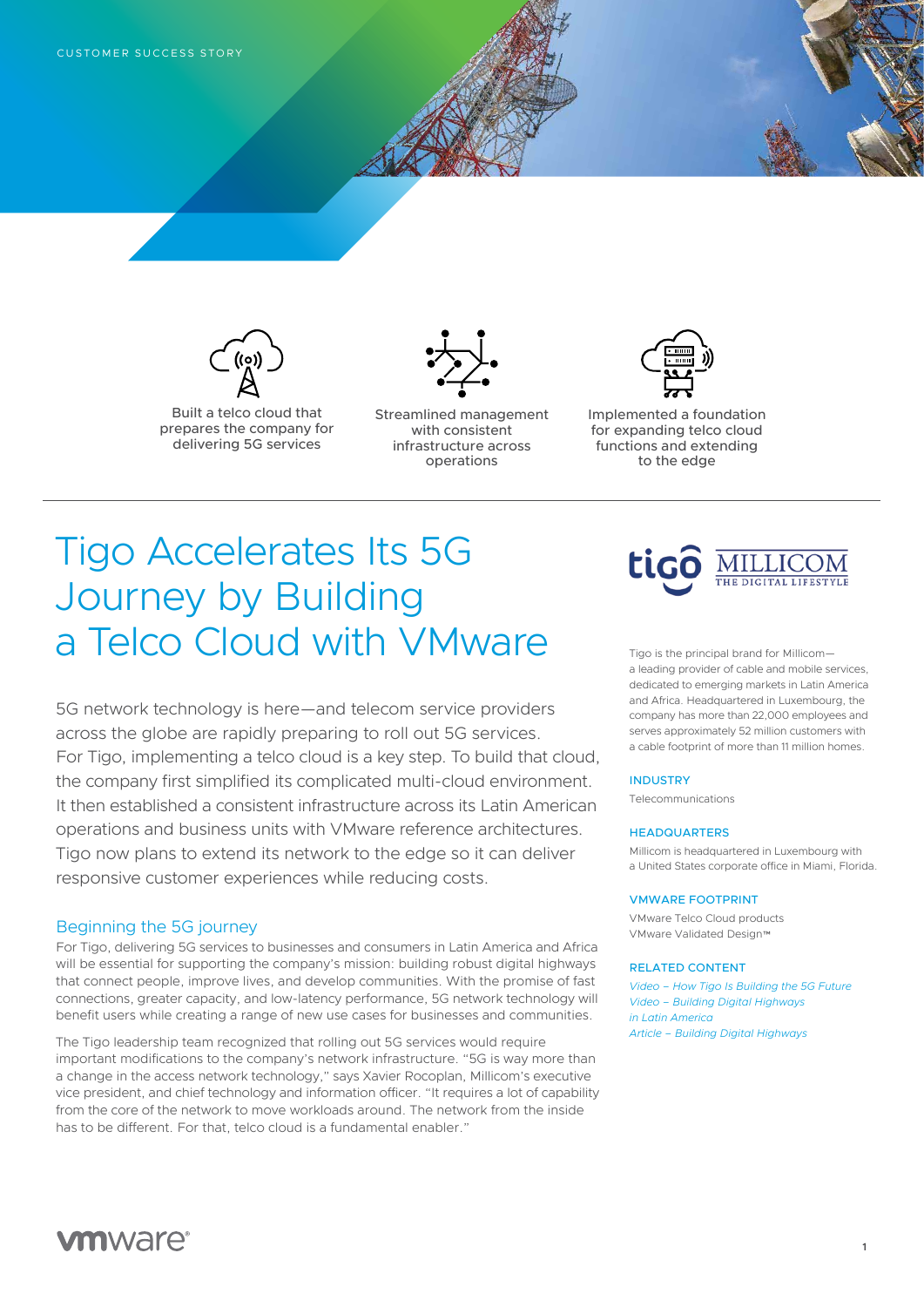

SEE HOW TIGO IS BUILDING THE 5G FUTURE



SEE HOW TIGO IS BUILDING DIGITAL HIGHWAYS

Before moving forward with a telco cloud, Tigo first needed to the provide not just high availability but also diversify and unify its fragmented multi-cloud opyrroment. That plans for all of our applications," says Fuziol simplify and unify its fragmented multi-cloud environment. That effort would be critical for optimizing agility and efficiency across the company's nine Latin American operations and three distinct business units—B2B, IT and telco. As it is with many telecom companies, the IT groups from these distinct geographic operations and business units were functioning independently. "Most of the operations were deploying cloud architectures on their own," says Rita Fuziol, director of data center, cloud and infrastructure. "There was no central governance, operating model, or single technology that would allow us to standardize our services."

## Building a telco cloud with VMware

The Tigo team began to unify cloud governance, centralize administrative operations, and standardize job roles. The team was then ready to make some architectural decisions. "We needed to standardize and consolidate the infrastructure underneath all these business units—the internal organizations that were consuming the resources," says Fuziol.

The Tigo team began evaluating potential technology partners and their solutions. "We decided to have a common cloud stack, and with that decision, VMware became the main vendor," says Fuziol. Her team recognized that with a broad portfolio, VMware could deliver "very good platforms, very good solutions, and a solid roadmap to allow us to keep moving into that future network transformation that was needed for 5G."

Tigo created a converged telco cloud platform, named Iridium, using the VMware Telco Cloud reference architecture for telco plus the VMware Validated Design reference architecture for IT. Tigo Cloud services for B2B use the same VMware Cloud™ stack: Tigo technical capabilities built into Iridium are reused for Tigo Managed Services offered to Tigo B2B Cloud customers. Employing a single, consistent VMware infrastructure enables Tigo to streamline management across business units and regional operations.

## Accelerating telco cloud transformation, improving availability

Selecting VMware is helping speed the telco cloud transformation across the enterprise. "VMware offered us the best integrated package with a telco cloud platform that will allow us to convert all these business units at the same time," says Fuziol. "We can create the standard processes that enable the efficiencies we are looking for."

In addition, establishing a consistent infrastructure across operations and business units will help the company improve uptime. "We can take advantage of multi-availability zones to provide not just high availability but also disaster recovery

"With VMware, we've undertaken a technology transformation while also changing our processes, governance, and operating models. We're becoming more agile and efficient, and gaining the cloud skills we need to embrace new features in the future."

RITA FUZIOL DIRECTOR OF DATA CENTER, CLOUD AND INFRASTRUCTURE, MILLICOM